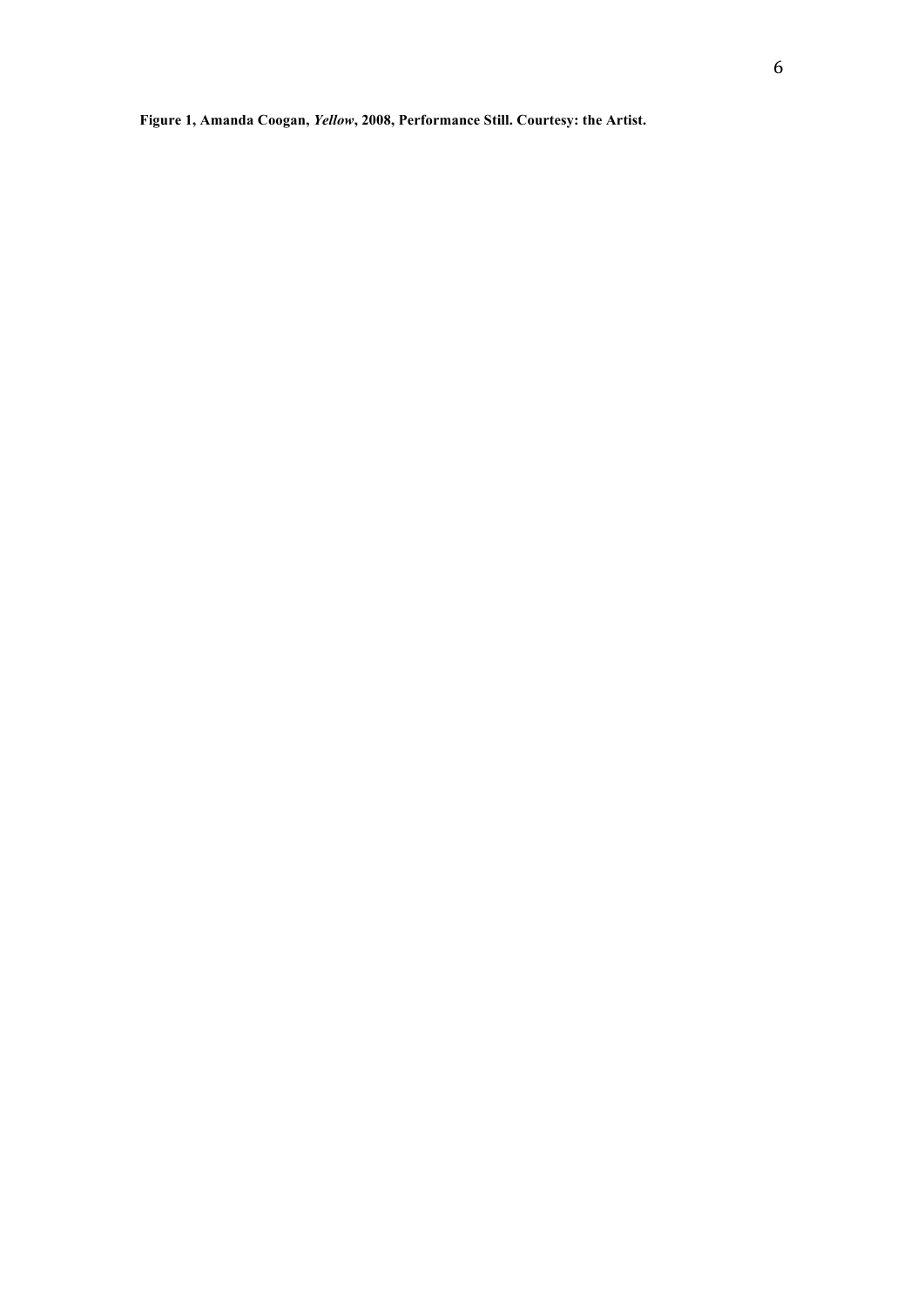# **Bodily Remembrances: The Performance of Memory in Recent Works by Amanda Coogan**

# **Kate Antosik Parsons**

A central concern for those involved in Irish Studies is the examination of identity in relation to Irish history and culture. Since the early 1980s, the field of Irish Studies has focused closely on cultural products such as literary texts and films to interrogate Irish identity and the forces that shape its construction and reception. More recently, significant attempts have been made by critics Fintan Cullen, Luke Gibbons, and Lucy Cotter to consider the role of the visual in relation to Irish cultural discourse. Art historians such as Fionna Barber, Katy Deepwell and Hilary Robinson have made critical feminist interventions into this area with regards to contemporary art in Ireland. While the disciplines of art history and Irish Studies overlap in their examinations of the influence that identity has upon Irish visual culture, further investigation needs to emphasise the relationship between memory and identity with regard to contemporary visual art.

Memory works retrospectively in shaping identities. The importance of collective memory lies in its ability to unify a group of people by constructing historical narratives that reinforce perceived identities. Those in power often use these historical narratives to 'buttress and legitimize their own authority'.<sup>1</sup> In an Irish context, memory and the processes of remembering and forgetting have been contested and appropriated by nationalists, unionists, revisionists and others in order to achieve specific political and cultural aims. Memory is not necessarily encapsulated in a single form but appears in texts, ceremonies and rituals as well as visual representations. Feminists have challenged how patriarchal representations of women obscure the lived realities. Ailbhe Smyth argues that Irish women have been doubly colonised: 'Irish women are twice dispossessed. Disremembered. Unremembered. No body, so to speak. No past to speak of. Unremembering our history of absence, sign of our existence.<sup>22</sup> Certain artistic practices engage memory to dispute dominant historical narratives in order to weaken their cultural significance and expose underlying gender inequalities. The performance art of Irish artist Amanda Coogan is well positioned to undermine accepted patriarchal representations of the 'Irish woman'.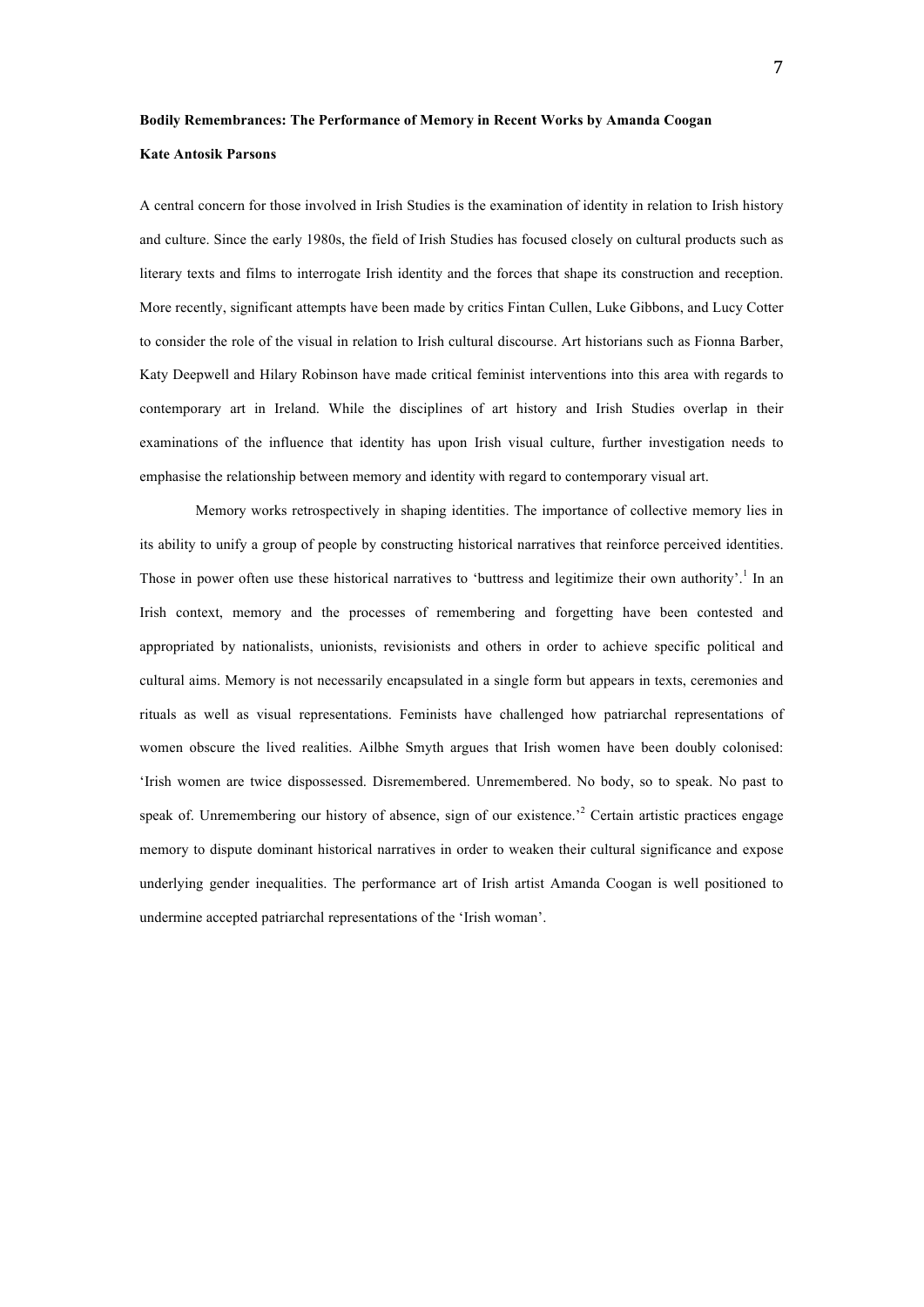8

This paper provides a feminist reading of two recent works by Coogan, *Yellow* (2008) and *How to explain the sea to an uneaten potato* (2008) in order to explore how her performances use corporeal strategies to engage with memory. It argues that by articulating memory through the body, Coogan's art reveals suppressed bodily realities that destabilise hegemonic cultural representations of the 'Irish woman'.

Amanda Coogan (Dublin, b. 1971) studied sculpture at the National College of Art and Design before completing an MA in Performance Art at Hochschule füer Bildende Küenste Braunschweig, Germany. Her mentor is Marina Abramović, the Serbian performance artist, noted for her extreme practices that test the physical and psychological limits of the body. In 2004, Coogan was the recipient of the AIB Art Prize and as a result, in 2005, held a major exhibition of her work at the Limerick City Gallery of Art. Her art often draws upon both art historical and specifically Irish references. One such example, *The Fountain* (2001), was a performance that featured Coogan urinating in front of an audience at the Irish Museum of Modern Art. The title refers to Duchamp's landmark artwork, a mass-produced urinal. However Coogan has indicated that the work draws upon the shocking story of Ann Lovett, a 15-year-old girl who on 31 January 1984, died while giving birth in a grotto to the Virgin Mary in Granard Co. Westmeath.<sup>3</sup> At the time, conservative Ireland was scandalised by the circumstance surrounding Lovett's death, highlighting the stigma attached to female sexuality and more specifically, concealed teenage pregnancy and unmarried motherhood.<sup>4</sup> The transgressive nature of Coogan's public urination, generally a private bodily function, referenced Lovett by confronting the audience with an act that rendered visible shame and humiliation. Furthermore, it is telling that works such as *Milltown Madonna* (2001) and *Mary Magdalene in Ecstasy*  (2006) engage explicitly with female icons that hold particular significance in a predominantly Catholic Ireland. In the work *Medea* (2001), a three hour-long performance, Coogan used Irish Sign Language to tell the stories of the oppression and abuse in the Irish Deaf community.<sup>5</sup> *The Quiet Man* (2002) is a video diptych that reinacted the famous scene from John Ford's kitsch film while reinterpreting it to expose the underlying subtext of domestic abuse. Despite the serious issues her work deals with Coogan's performances draw upon sharp humour making her work complex. Caoimhín Mac Giolla Léith remarks,

Much of Coogan's work to date has involved an attempt to reinvest contemporary visual art with the power of physical sensation by bridging the gap between the visual and the visceral, artist and audience, high art and popular culture with an energy and wit that occasionally belies her underlying seriousness of purpose.<sup>6</sup>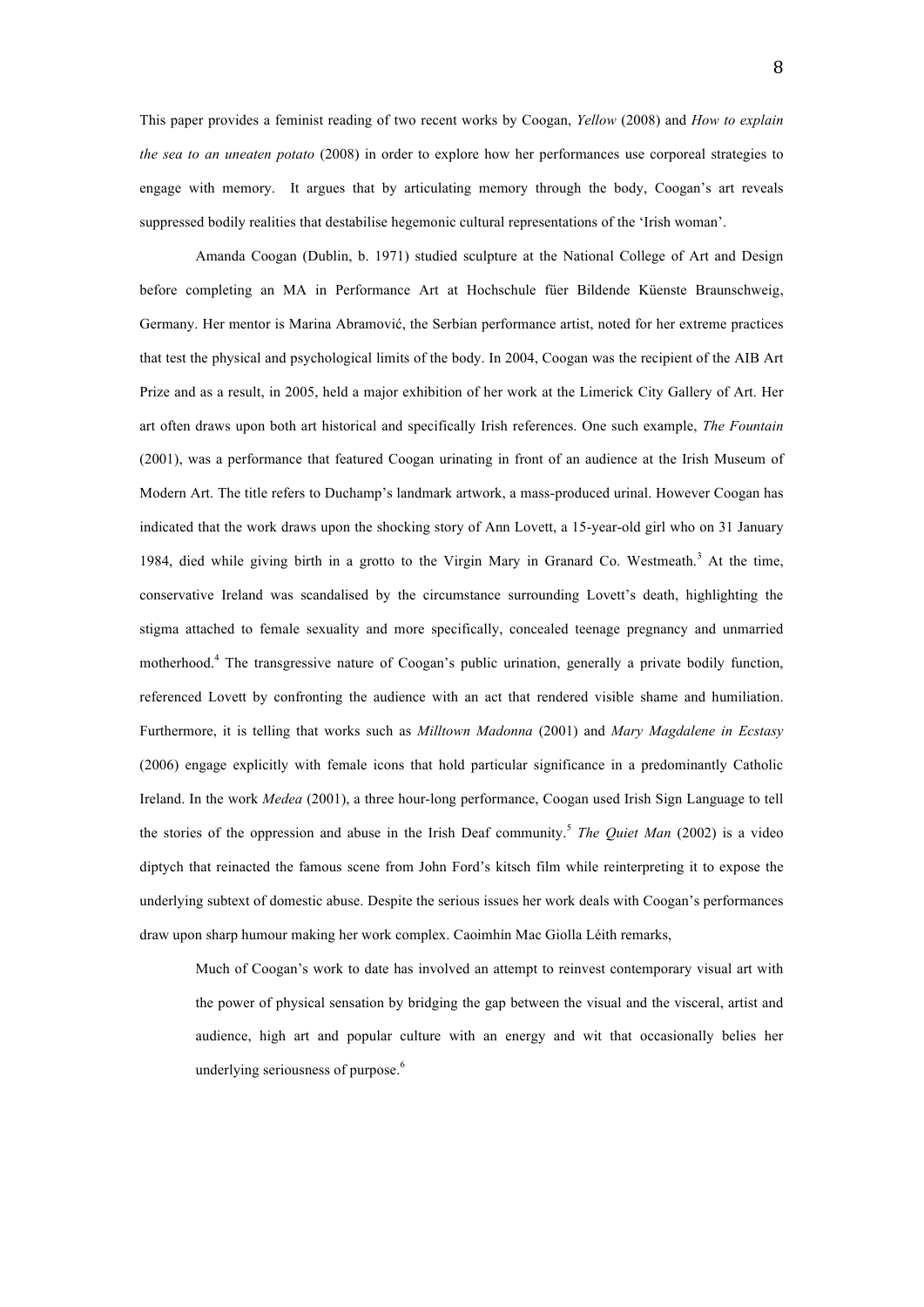Coogan's assertion of self-image and sexuality contribute to performances that are often psychologically unsettling.

## **Yellow**

The six hour durational performance, *Yellow* (2008) [Fig. 1], has been described as a 'tableau vivant'. It was first performed in the Oonagh Young Gallery, Dublin in July 2008. The performance involved the artist barefoot and clothed in a long exaggerated yellow polo neck dress seated over a large bucket of soapy water concealed underneath her skirt. Her legs spread, she rhythmically scrubs imaginary stains from her skirt, first immersing it into the water and then working up lather with the material between her hands. The classical piano music of Schubert's *Impromptu* plays intermittently throughout the performance. This work references numerous paintings of women engaged in domestic chores and specifically that of the laundress or washerwoman. However, this work also references the women incarcerated in the Magdalene Laundries, also known as Magdalene Asylums, the Irish institutions where so called 'fallen women' were required to do penance by way of 'hard labour' in exchange for room and board. Operated by different orders of the Catholic Church, these institutions took their name from Mary Magdalene, reformed prostitute and devoted follower of Christ. Many of the incarcerated women were considered sexually promiscuous or had committed the mortal sin of becoming pregnant out of wedlock, while others were committed because they were too difficult for their families to control. Forced to live in harsh conditions, all freedoms were taken from them. Silence was often enforced and the women were made to pray continually.<sup>7</sup> These institutions concealed women whose actions were deemed shameful from public view and in turn 'perpetuated the fiction of Irish cultural purity'.<sup>8</sup> It is estimated that 30,000 women were committed to these institutions in their 150-year history. <sup>9</sup> Until as recently as 1990s, the atrocities committed against these women remained an invisible scar on the collective Irish memory.

This performance consists of four main actions; the artist scrubs her skirt, displays the skirt to the audience, clenches the skirt in her teeth and wrings the material between her hands. These actions are then repeated with slight variations over a six-hour period. The continual scrubbing of her skirt recalls the repetitive hand washing motions of someone who suffers from obsessive-compulsive disorder and exhibits the desire to cleanse oneself but is thwarted by an inability to complete the task satisfactorily. In her second action, Coogan stretches her skirt taut between her hands, holding it up to show the viewers the imaginary stain. By interrupting her scrubbing, Coogan's arrested stillness references the act of 'witnessing'.<sup>10</sup> The performance becomes more intricate, subtly drawing in the audience and making the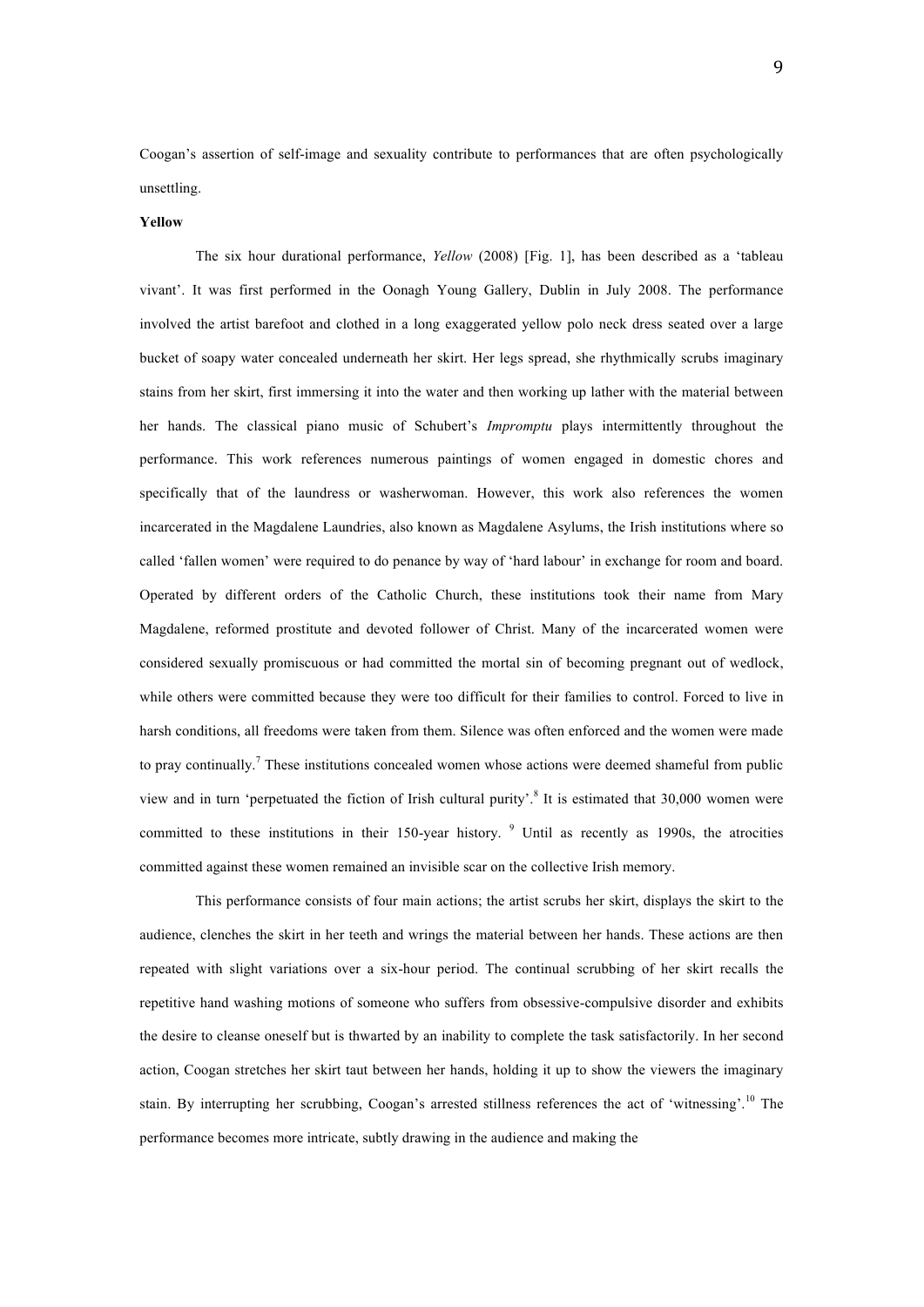viewers complicit in her 'shame'. This action complicates the viewer's relationship to the performance; the viewer bears witness to the suffering and humiliation of the incarcerated but the viewer also oversees her punishment, as such the viewer oscillates between witness and warden. In the third action Coogan raises the skirt up to her face clenching the wet material in her teeth. She stares confrontationally at various audience members. Aislinn White describes this action noting, 'Many viewers shift discreetly as they watch her tug the unmitigated yellow dress with her teeth, groaning.'11 Foam and water trickle from Coogan's mouth, running down her chin. In her fourth action she grasps the skirt, twisting and squeezing it between her hands until a frothy lather emerges. These last two actions can be read as sexual and reference how the Catholic Church and Irish State historically have conspired to control women's sexuality. These actions provoke uncertainty in the spectator, compelling one to interrogate one's own relationship to the issues raised. Likewise, the duration is significant because as the performance progresses each action builds upon the last, escalating and intensifying the spectator's anxiety. Equally important is the penitent element of the duration, as the viewer continues to watch one might question whether the penance belongs to the artist or the audience. The title, *Yellow,* is a double entendre, suggesting a tainted quality, or a loss of innocence in addition to referencing the cowardice of those who conspired to incarcerate and 'rehabilitate' these women, fearful of their seemingly transgressive female sexuality. In this powerful, physically demanding performance, Coogan literally transforms the memories of oppression, humiliation and shame into actions that are projected through the body.

### **How to explain the sea to an uneaten potato**

The performance, *How to explain the sea to an uneaten potato* (2008) [Fig. 2] was organised for the *Out of Site* 2008 performance day at Clontarf, a seaside suburb on the north side of Dublin. Coogan's performance marks an intervention into a public space and provokes responses from those who are not familiar with performance art. Shelters dot the Clontarf promenade and during the summertime, they provide a welcome respite for those who walk to the nearby beach at Bull Island. Given the shape and size of the structure, the shelter in this performance functions as a stage. Donning a suit constructed of sixty-two kilograms of red rooster potatoes with gold leaf covering her face, the artist sits motionless in a concrete shelter along the promenade. The weight of the potato suit and the burden placed on Coogan's body becomes physically manifested throughout her performance. Her body is still as she remains seated in the shelter. The stillness Coogan engages with during this performance is a meditative state, one that can be associated with Zen qualities and it infers a contemplative nature that is entered into by the artist.<sup>12</sup> According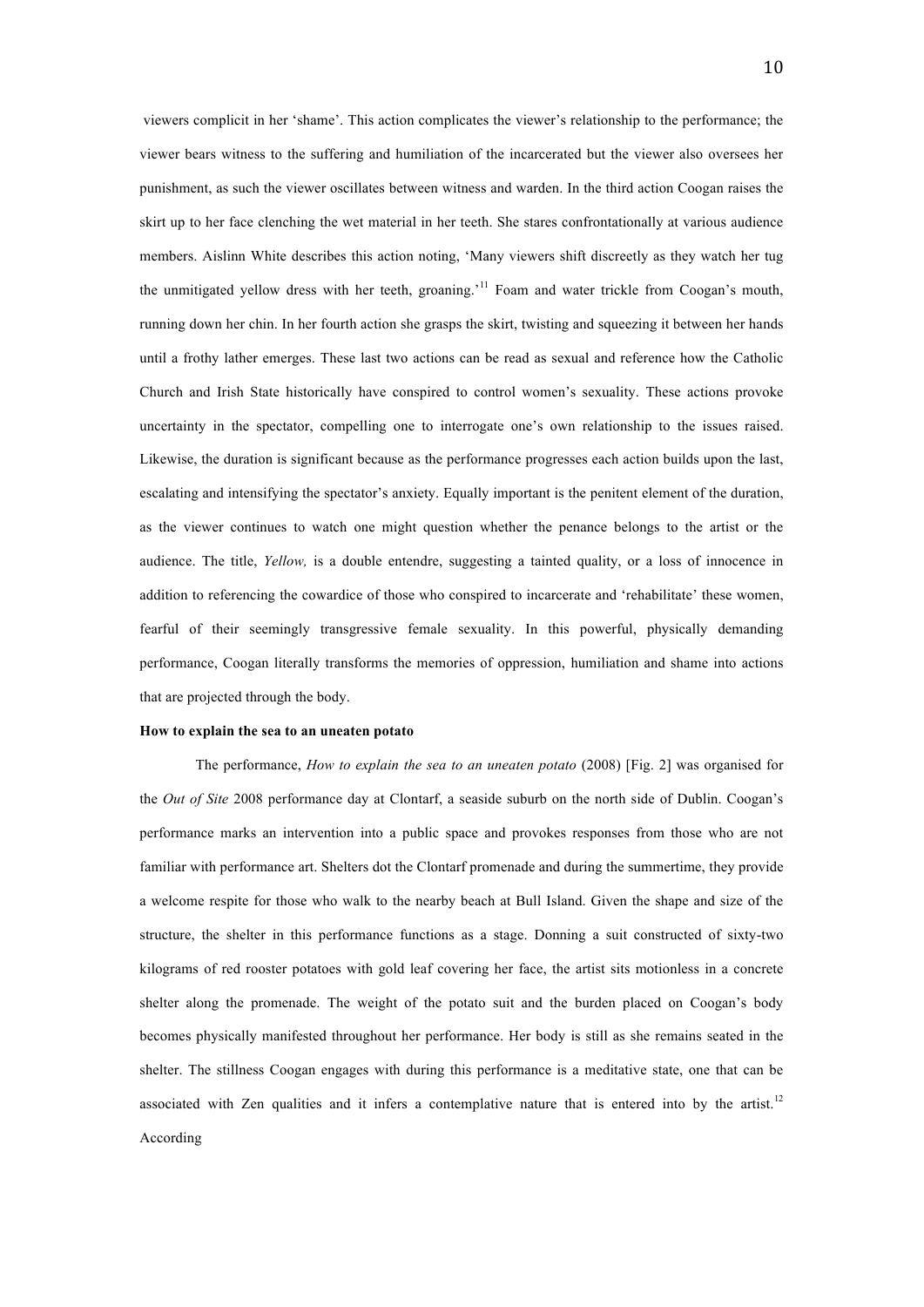**Figure 2, Amanda Coogan,** *How to explain the sea to an uneaten potato,* **2008. Performance still. Photo: the Author.**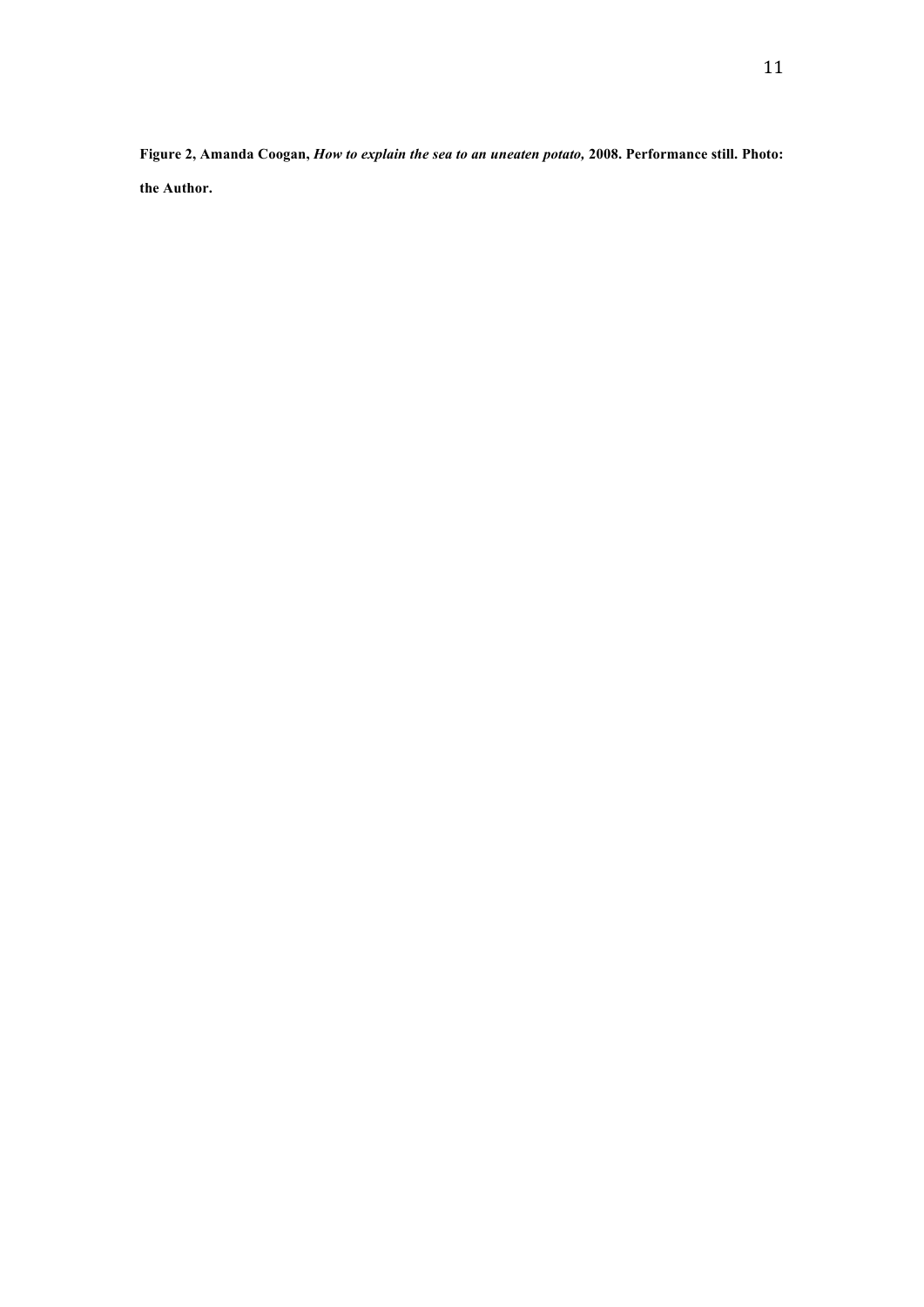to Anthony Howell, this type of stillness allows the performance to be read like a tableaux or painting instead of a theatrical piece where actions demand the viewer's attention.<sup>13</sup> Furthermore, the silence maintained by the artist during her two-hour performance effectively engages viewers in an active mode of observation, one that requires the audience to meditate closely on the meaning of the work. *How to explain the sea to an uneaten potato* has various references. Most notably, this performance is a homage to Joseph Beuys' 1965 *How to explain pictures to a dead hare* and Marina Abramović's 1995 re-enactment of the same. In Beuys' performance, he covered his face in honey and gold leaf while cradling a dead hare in his arms, silently explaining pictures to it.<sup>14</sup> Beuys indicated that the use of honey and gold leaf referenced a transformation of the head and were symbolic of understanding and consciousness.<sup>15</sup> This performance also suggests the role of ritual in contemporary society. However, it may be argued that Coogan's performance focuses closely on the idea of provoking bodily consciousness.

In this work the body becomes the agent through which memory speaks and the act of wearing potatoes transforms Coogan's body into a physical site of memory, one that is open to multiple meanings [Fig. 3]. The potato is highly emblematic in an Irish context, specifically as a crop closely related with the Great Famine (1845-1849). In 1845 and 1846 blight destroyed the majority of potato crops, a staple crop that the Irish relied on for subsistence. Meanwhile they were required under British colonial rule to export other staple crops such as grain and corn abroad. The inability to pay landlords led to many tenant evictions with thousands ending up in workhouses where terrible living conditions, coupled with widespread starvation and disease led to many deaths. <sup>16</sup> As a cultural symbol, the image of the potato represents a memory of this significant loss. Paradoxically, the potato can be seen to represent fertility as every uneaten potato has the potential to propagate a new plant. However the potato may be considered asexual, as it does not need to be fertilised in order to reproduce. This asexual quality implies a connection to the Virgin Mary and the Immaculate Conception. The imagery of the Virgin Mary, a revered symbol that holds particular significance for Catholic Ireland, represents a non-threatening femininity, one that is both pious and asexual. Moreover, the placement of the potatoes covers the artist's body acting as a cloak or a shroud, obscuring her sexuality and femininity from the spectator's gaze. The gold leaf on Coogan's face emphasises the connection to religious imagery through referencing gold leaf used in icon paintings. Furthermore, the gold leaf serves as a mask, concealing her identity although the suggestion of her blonde hair alludes to her sex.

This performance challenges the traditionally dominant representations of women in Irish culture. In particular, this work alludes to the imagery of Mother Ireland; a self-sacrificing maternal figure associated with the Virgin Mary. Female figures such as Mother Ireland, Cathleen ní Houlihan, and Dark Rosaleen have been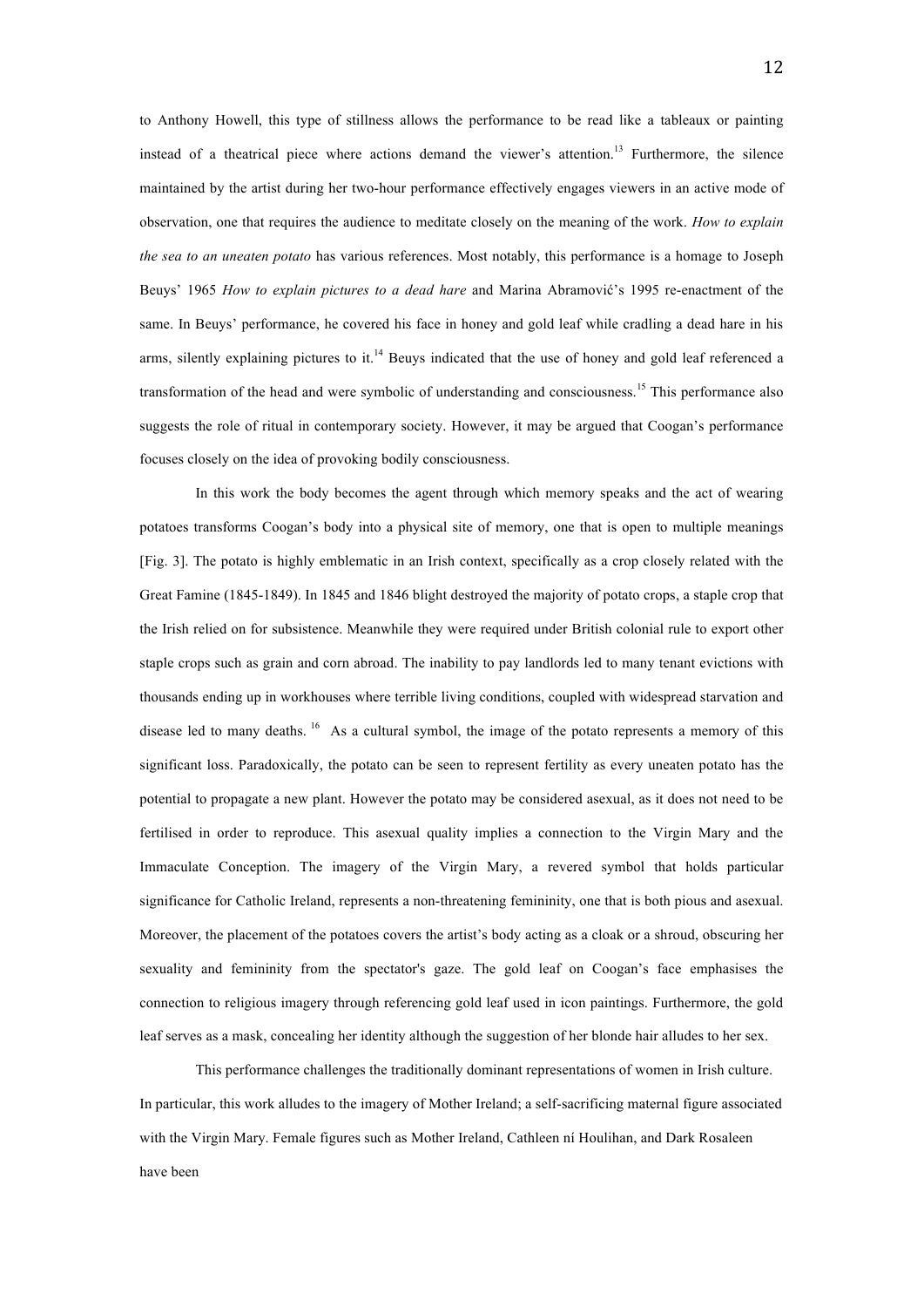adopted in literature and visual art to represent the feminine ideal as the bearer of the national race.<sup>17</sup> These allegorical images serve to reinforce gender stereotypes and become physically and psychologically projected onto women's bodies, veiling the tangible body. As Paula Murphy noted in 1998:

An examination of the position of woman in society – independent woman and woman within her different roles – is the concern of many contemporary female artists. The need to replace woman as a patronized, powerless and propagandist symbol with an exploration of woman as an emotional, living being is evident in much recent work.<sup>18</sup>

These concerns are still relevant as women continue to struggle for gender equality and to empowerment as bodily subjects rather than cultural objects. Apinan Poshyananda interprets the representations of female icons in Coogan's art as evocative of liberation, penance and female force. 19 However, it is arguable that Coogan does not simply seek to reinvest or liberate these icons from misappropriation. On the contrary, it is through the emphasis Coogan places on corporeality that serves to fragment these allegorical representations.

*How to explain the sea to a potato* deals with issues of corporeality and female sexuality, and as such it is relevant to mention that large numbers, up to 6,000 women, travel annually from the Republic to England to terminate pregnancies, as abortion is not currently legal in Ireland.<sup>20</sup> Seated staring out at the Irish Sea, Coogan's performance references the difficult journeys that women have made across the watery divide. The State holds that the rights of the unborn child are equal to those of the mother.<sup>21</sup> It is significant that the weight of the potatoes that Coogan bears upon her body is equal to her body weight. Therefore the significance of the potatoes is equal to what Coogan's body represents. The artist's body becomes more than just a screen on which meaning is projected; it literally transforms into a physical site of memory through which representation and identity is interrogated. In order to comprehend how women's bodily experiences have been rendered invisible, it is necessary to unpack perceived cultural expectations that serve to continually reinforce hegemonic representations.

## **Memory and Performance Art**

In Coogan's performance works, memory becomes powerfully manifested through her silence. An important aspect of her performances, silence has further implications when one considers that she was born a hearing child to deaf parents. As Irish Sign Language is the artist's first language, the body as a means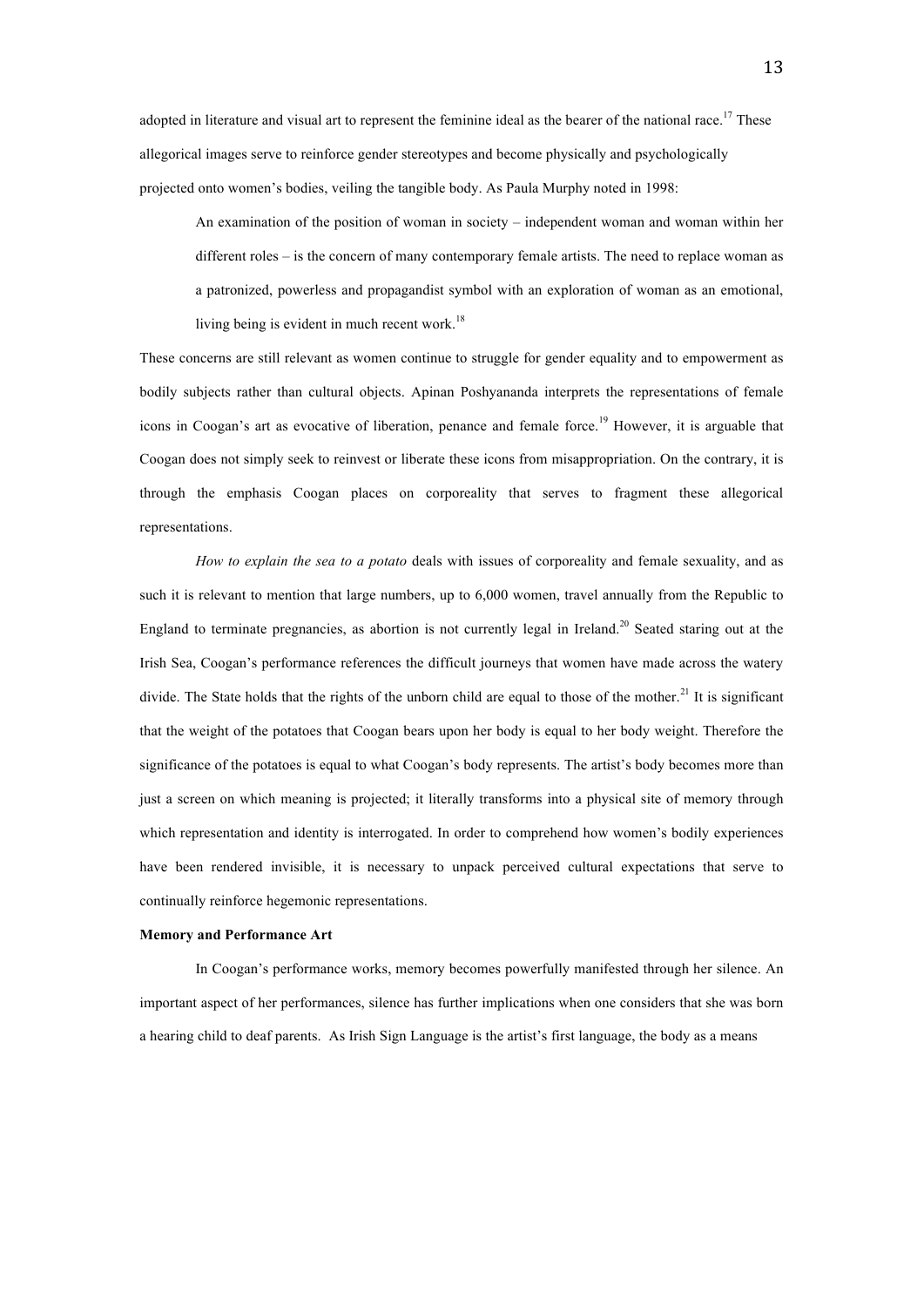of communication and expression is an integral part of her practice.<sup>22</sup> Coogan stresses this connection between Irish Sign Language and her performance work saying, '…storytelling in sign language is always full of huge highs and lows and I think that has probably has affected my practice. You are using your body so you can inflect the language with different expressions.<sup>23</sup> From an Irish Studies perspective, the use of silence makes a profound statement about women, language and cultural memory. Irish Sign Language is an indigenous yet marginalised language fighting for official recognition in the Republic. Developed by Catholic religious orders in the mid-nineteenth century, pupils throughout the country were educated at two gender-segregated residential schools in Dublin, St. Mary's School for Girls (established 1846) and St. Joseph's School for Boys (established  $1855$ ).<sup>24</sup> The gender segregation resulted in the development of two distinctly gendered dialects, rending young men and women nearly unintelligible to the opposite sex.<sup>25</sup> In 1946 new educational policies replaced the gendered sign curriculum with oralism.<sup>26</sup> Despite this, members of the deaf community continued to use Irish Sign Language, subsequently adopting masculine lexicons for general use. Now primarily used only in conversation between women of the older generation, the feminine form of the language has suffered from erasure and more precisely, a silencing. Activists within the deaf community seek to counter this silencing by reclaiming and preserving the feminine form as well as by recording Irish deaf women's history.<sup>27</sup> Given the role of language as a means to articulate the past, it is vital to acknowledge that disenfranchised people continue to contest its usage in an effort to re-frame experiences of oppression. Coogan's use of silence critiques the hegemonic memories that dictate who may speak and who may be heard. As a result, her performances highlight the fallibility of language, emphasising the misappropriation of women in the dominant memories that create historical narratives.

It is a crucial point that Coogan's performances are temporary and often not well documented, leaving only traces of what has taken place. *Yellow* and *How to explain the sea to an uneaten potato* do not seek to construct a historical narrative; rather they serve to temporarily allow memory to resurface in alternative forms. Her performances draw upon Pierre Nora's notion of memory in constant evolution. Nora argues that memory is 'open to the dialectic of remembering and forgetting…vulnerable to manipulation and appropriation.<sup>28</sup> It is evident these performances that both the artist and the audience are required to actively engage in the process of remembering. The viewer may enter the work through different aspects such as movement and stillness but crucially, it is the dynamic exchange or transference of energy that fuses the artist and audience.<sup>29</sup> The structure of the performance is vital to the process of remembering. Frances Ruane argues that Coogan's work structures itself upon the tension of opposites: 'sound and vision;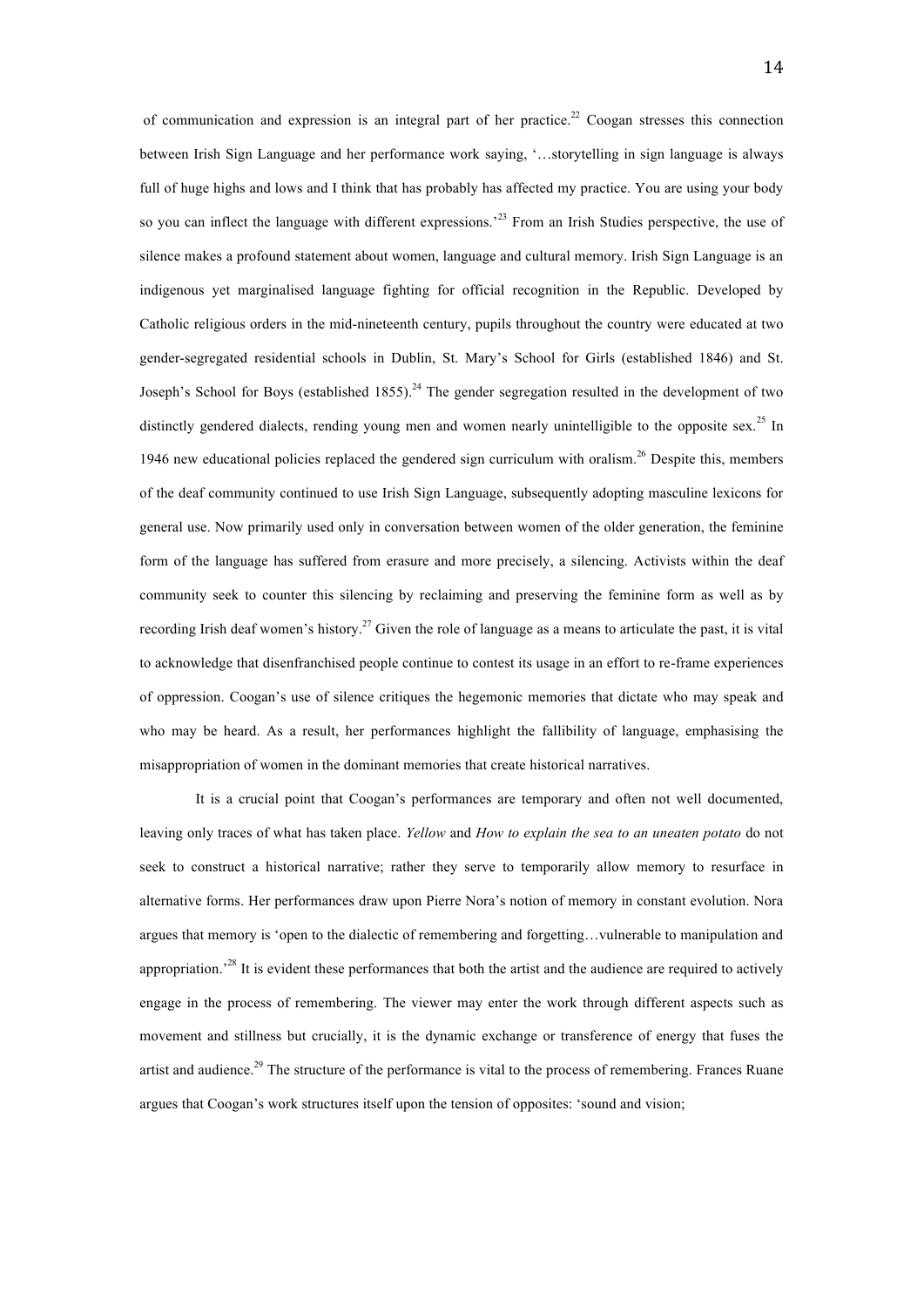serenity and horror; religion and sexuality; past and present; romanticism and harsh reality.<sup>30</sup> While tension gives the performances a dynamic element, it is perhaps most compelling that Coogan's performances serve to disrupt the interplay of these binaries, subsequently leading to a collapse of hegemonic representations. In Coogan's performances she fluctuates between two opposites; she is not entirely victim or offender, virgin or whore, object or subject. The breakdown of these binaries allows for suppressed memories to emerge, complicating historical narratives.

In her study of memory and legacy in Irish theatre, Emilie Pine has argued all countries, including Ireland, suffer 'intentional amnesia' or the ability to resist political and personal moments that cause irreconcilable tension.<sup>31</sup> The resistance against representing these moments in historical narratives leads to a silencing or a purging of these memories.<sup>32</sup> Coogan's practice negotiates the tensions between representation and memory and has the capacity to challenge the audience to acknowledge the silent voices of the past.<sup>33</sup> Collective memory is not necessarily distributed equally amongst members of a group, but it can be triggered through rituals and performances. Art that references collective memories has the capability to uncover alternative interpretations on personal, cultural and political levels.<sup>34</sup> Both *Yellow* and *How to explain the sea to an uneaten potato* dispute the construction of the past by engaging with suppressed memories offered in a non-linear and non-narrative approach. These in turn fragment monolithic constructions of gendered representation, emphasising the incompleteness of historical and cultural narratives by pointing to what is both included and excluded.

### **The Body as a Physical Site of Memory**

Performance art has long engaged with the body as a site of meaning. During the late 1960s artists pursued the dematerialisation of the art object with an emphasis on the body as a primary material. Artists such as VALIE EXPORT, Gina Pane and Marina Abramović used the body to develop intense physical and psychological performances that engaged audiences on new levels. Coogan aligns herself with this older generation of performance artists, specifically as she uses her body to traverse the boundaries between representation and reality. In an Irish context, the use of the gendered body in performance art as a means for articulating memory holds a powerful significance. Historically, the Catholic Church and the Irish State enforced conservative legislation that seeks to control women's bodies. The *Irish Constitution* (1937) was heavily influenced by the views of President Eamon de Valera and the Archbishop of Dublin, John McQuaid. Articles 41.2 and 41.3 of the Constitution inscribed the familial unit as privileged over the rights of the individual. It states: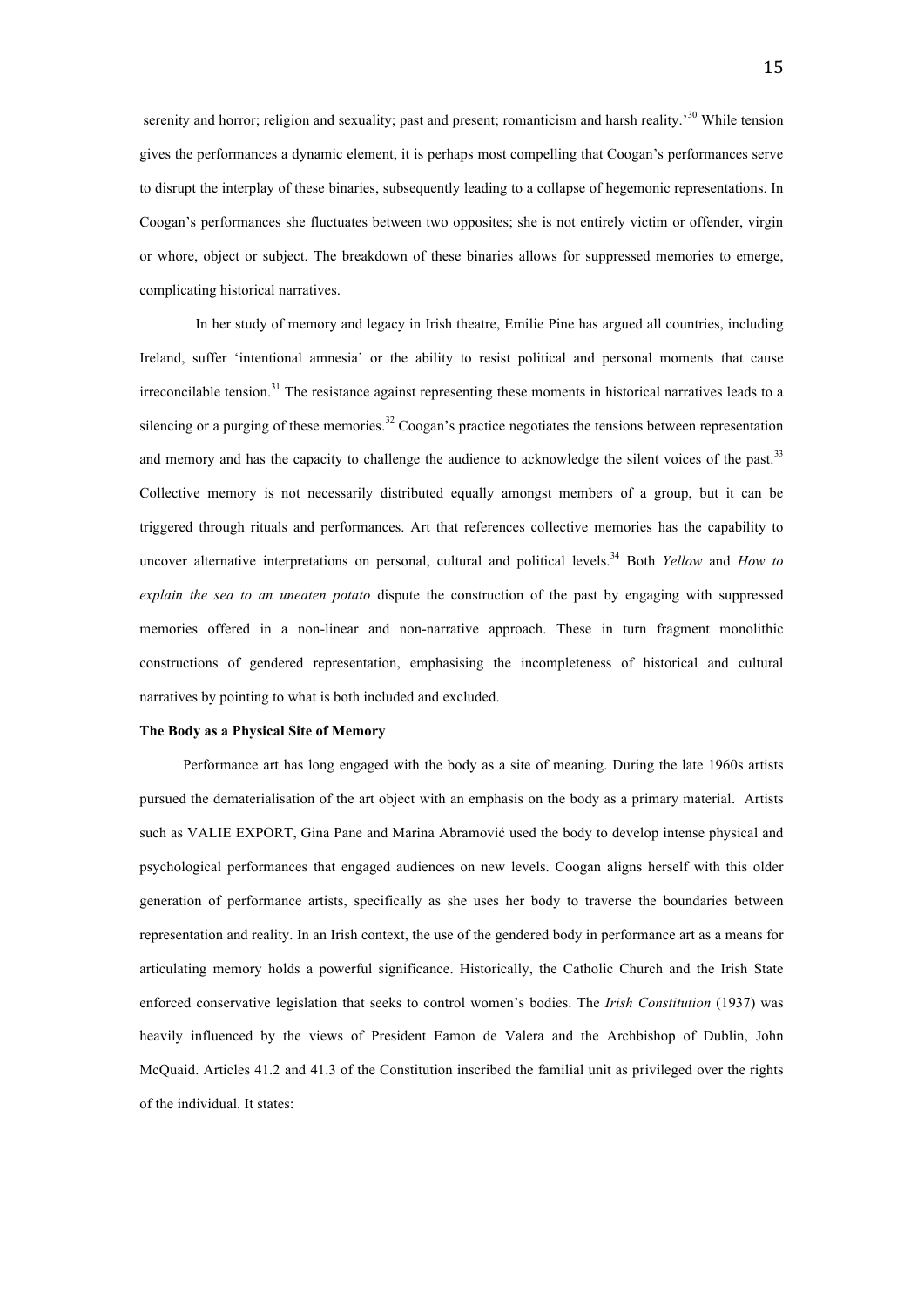**Figure 3, Amanda Coogan,** *How to explain the sea to an uneaten potato***, 2008. Performance Still. Photo: the author.**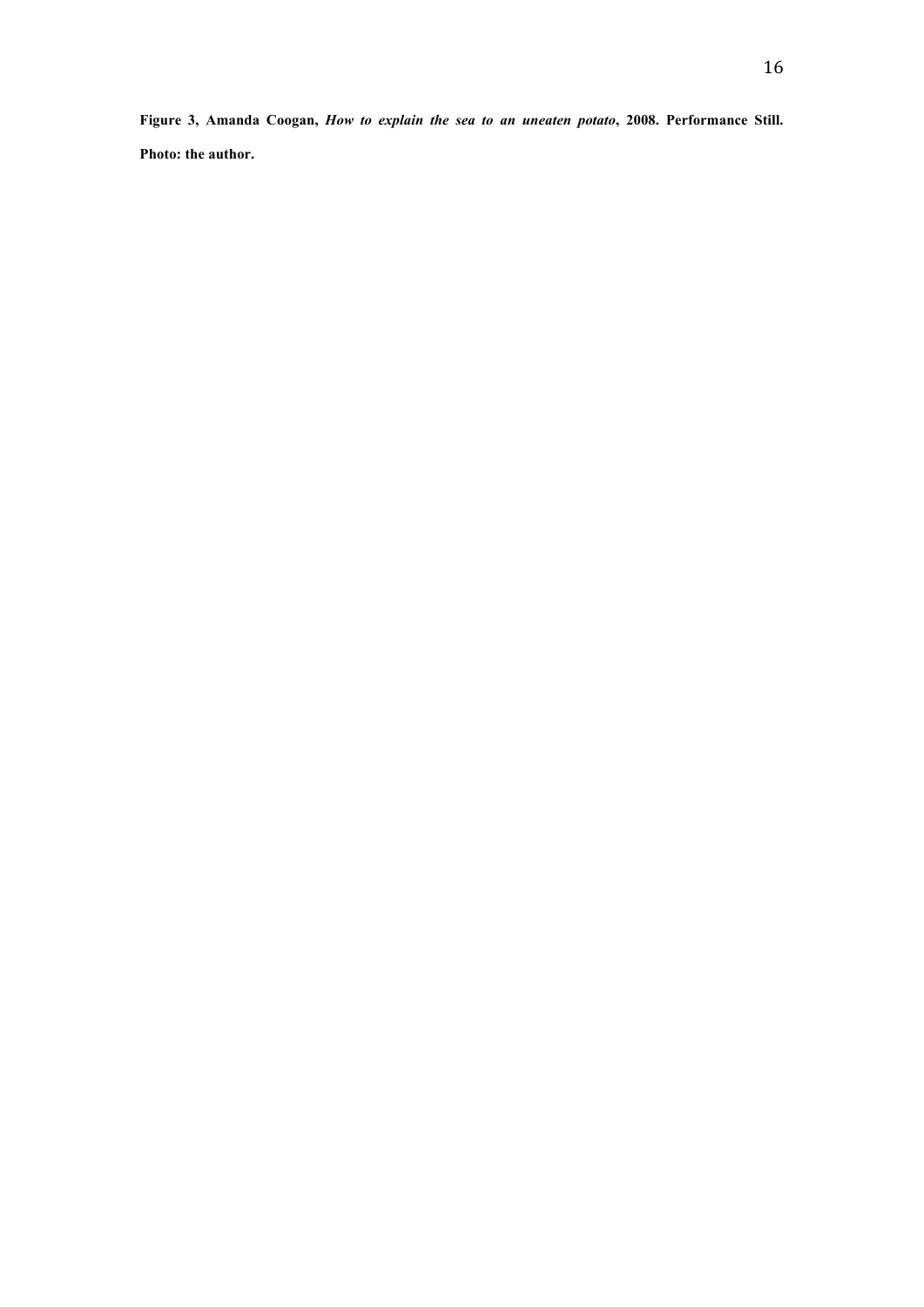In particular, the State recognises that by her life within the home, woman gives to the State a support without which the common good cannot be achieved. The State shall, therefore, endeavour to ensure that mothers shall not be obliged by economic necessity to engage in labour to the neglect of their duties in the home.<sup>35</sup>

Implicit in the common good was the service of women in upholding the conservative morals and values of the predominately Catholic Irish Free State. Furthermore, the intense debates about body politics in the 1980s galvanised by the failed abortion and divorce referenda and the struggle to legalise contraception, highlight that women's bodies remained a site of struggle. It comes as no surprise then that the manifestation of memory in Coogan's work is rooted in feminist body politics historically informed by these issues. These performances are often reliant on a physical element and frequently test her endurance and bodily control. Regarding the physicality present in her work Coogan explains: 'the question of pain and endurance is a pertinent one here. The performer goes through the experience demanded by the performance not in a masochistic but hopefully in a shamanistic way.'36 This reference to the role of the shaman in Coogan's work evokes images of healing. The physical performance of memory opens up a space where the past can be reconsidered.

Drawing upon performance art as an intervention into the traditional disciplines of visual art, Coogan positions herself alongside other Irish women artists such as Pauline Cummins, Frances Hegarty, Alanna O'Kelly and Anne Tallentire, whose practices disrupt traditional gendered representations. Coogan's performances also establish solidarity with those whose memories remain peripheral to dominant historical narratives that render women invisible. Psychologist Geraldine Moane argues, 'Solidarity can be an outcome of a shared history of oppression and resistance, a sense of identity with other oppressed groups and the development of common goals and shared ideals.'37 The acts of remembering and forgetting are considered social activities and therefore depend upon shared vocabularies, ideas and representations in order to reconstruct and transmit memory.<sup>38</sup> Coogan's practice establishes solidarity between women by specifically locating memory through the bodily experiences of women in *Yellow* and *How to explain the sea to an uneaten potato.* It is within these performances that Coogan demonstrates the potential to shatter enduring hegemonic representations that continue to have a lasting cultural influence.

Coogan's performances trace connections between visual art, feminism and Irish Studies by using memory to evaluate the cultural construction of women in Ireland. Coogan's practice provides interventions into the dominant modes of artistic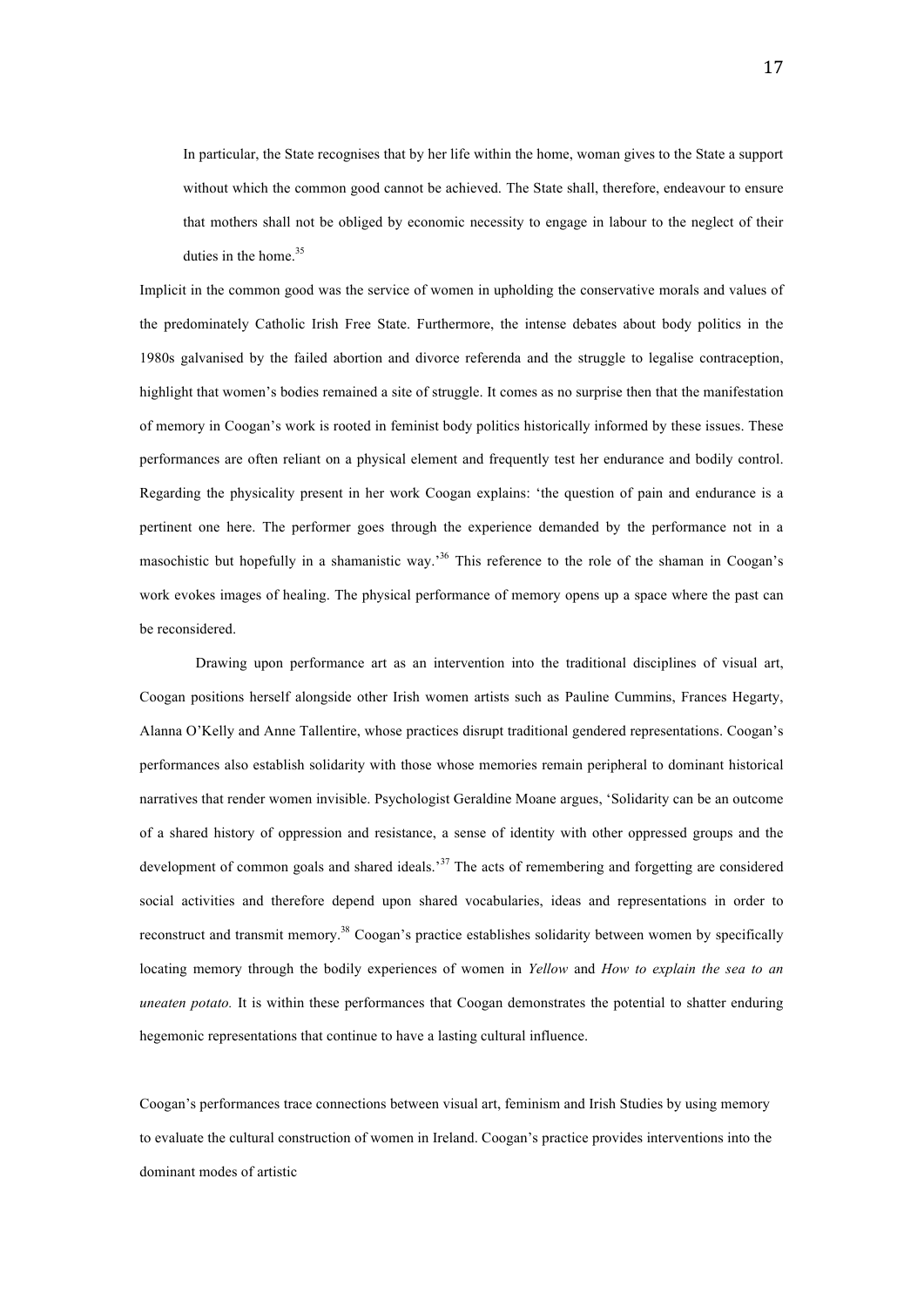production and the representations of women in both Irish art and Irish history. In 'Representations of History, Irish Feminism, and the Politics of Difference', Molly Mullin highlights the importance of exploring the ways in which knowledge of the past helps to construct gender in the present. Mullin notes that it is crucial to draw connections between non-academic modes of feminist practice such as art. Mullin argues:

It is … not sufficient to produce only linear, textual narratives of alternative histories…Strategies for developing feminist historical consciousness must also include feminist representational practices, which will vary depending on the specific conditions under which feminist struggles must operate. Although it is not possible or desirable to attain permanent and universally shared meanings, values, or final representations of history, representation, definition, and meaning are still important sites of contest and struggle.<sup>39</sup>

In this context, the subversive strategies and alternative spaces of the visual arts can provide an area where these ideas manifest themselves. Coogan's interrogation of memory focuses on the bodies of women as the bearers of meanings. Memories performed leave a physical trace on Coogan's body and demonstrates the transformative and possibly emancipatory potential of visual art. Using her own body as a primary site of investigation she explores sexuality, identity and oppression in order to complicate and destabilise historical narratives that exclude or marginalise Irish women. Drawing upon the lived body, Coogan's performances open up a space where memories collapse hegemonic representations reliant on the allegorical use of women's bodies.

## **About the Author**

Kate Antosik Parsons is a PhD candidate in the School of Art History and Cultural Policy, University College Dublin. Her research focuses on gender and time-based art in Ireland. Her research interests include contemporary art, feminism, postcolonial theory and identity politics.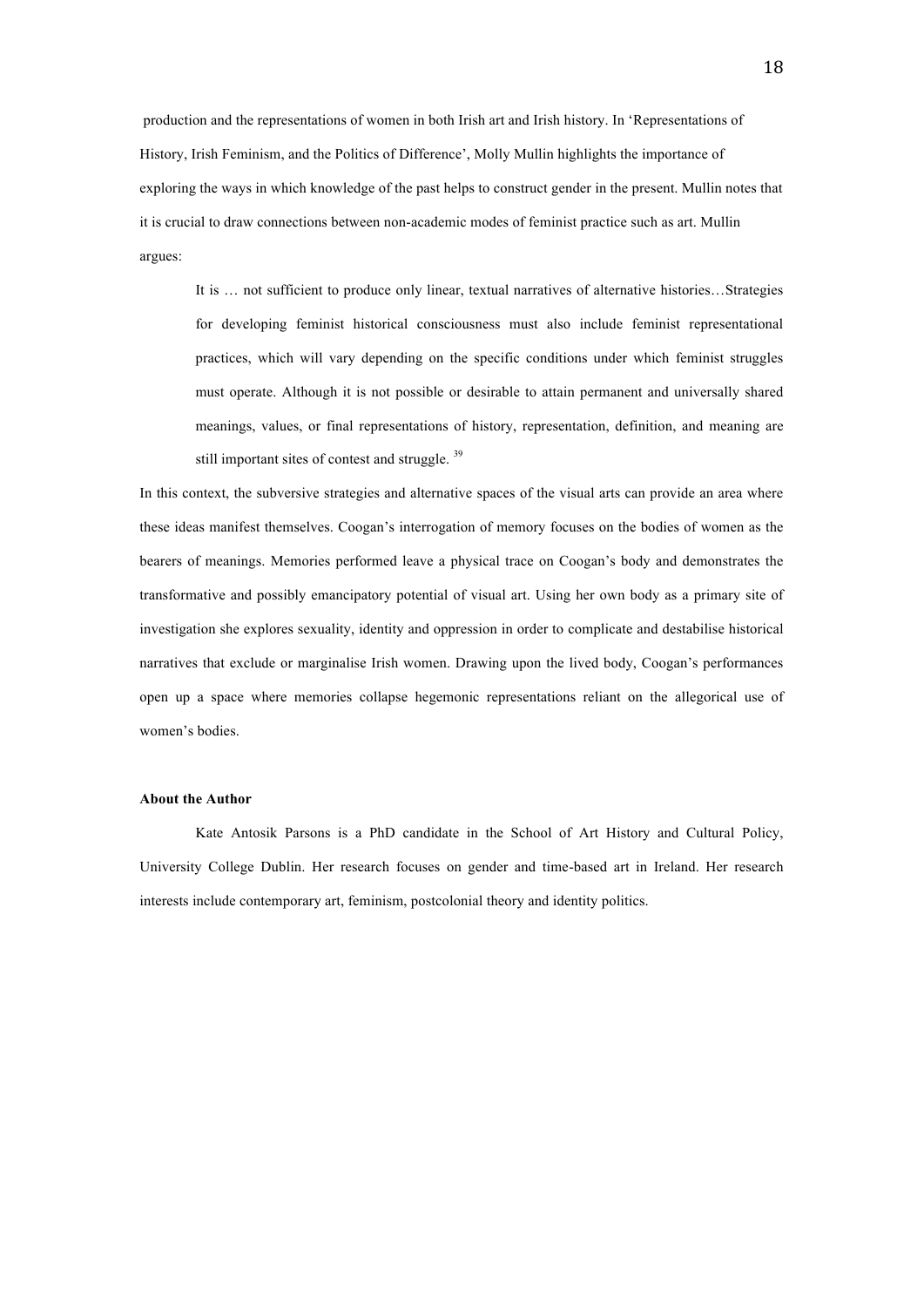# Endnotes

| 1                                                                                            | Lewis, Bernard, History: Remembered, Recovered and Invented, Princeton, NJ, 1975, 53.                                       |
|----------------------------------------------------------------------------------------------|-----------------------------------------------------------------------------------------------------------------------------|
| $\overline{c}$                                                                               | Smyth, Ailbhe, 'The Floozie in the Jacuzzi: The Problematics of Culture and Identity for an Irish Woman',                   |
|                                                                                              | Feminism-Art-Theory, An Anthology 1968-2000, ed., Hilary Robinson, Oxford, 2001, 427.                                       |
| 3                                                                                            | Dunne, Aidan, 'Body of Evidence', <i>Irish Times</i> , Weekend Review, 29 January 2005, 6.                                  |
| $\overline{4}$                                                                               | Maguire, Moira J, 'The Changing Face of Catholic Ireland: Conservatism and Liberalism in the Ann Lovett and Kerry           |
|                                                                                              | Babies Scandals', Feminist Studies, 27, 2, 2001, 344.                                                                       |
| 5                                                                                            | Ruane, Frances, 'A Provocative Performance', Irish Arts Review, 21, 2, Summer 2004, 52.                                     |
| 6                                                                                            | Mac Giolla Léith, Caoimhín, 'Revolutions Per Minute', Amanda Coogan, ed., John O'Regan, Kinsale, Profile 21,                |
| 2005, 9.                                                                                     |                                                                                                                             |
| 7                                                                                            | Lambert, Angela, 'A Very Irish Sort of Hell', <i>The Age</i> , 5 April 2003.                                                |
|                                                                                              | http://www.theage.com.au/articles/2003/04/04/1048962932185.html Accessed 1 April 2009.                                      |
| 8                                                                                            | Smith, James M, 'The Politics of Sexual Knowledge: The Origins of Ireland's Containment Culture and the Carrigan            |
|                                                                                              | Report (1931)', Journal of the History of Sexuality, 13, 2, 2004, 232.                                                      |
| 9                                                                                            | O'Toole, Fintan, 'The sisters of no mercy', The Guardian, 13 February 2003.                                                 |
| http://www.guardian.co.uk/film/2003/feb/16/features.review1 Accessed 1 April 2009.           |                                                                                                                             |
| 10                                                                                           | Howell, Anthony, The Analysis of Performance Art. A guide to its theory and practice, Amsterdam, 1999, 1.                   |
| 11                                                                                           | White, Aislinn. 'Notes on Yellow, a durational performance by Amanda Coogan', Circa, online article,                        |
|                                                                                              | http://www.recirca.com/articles/2008/texts/coogan.shtml Accessed 18 March 2009.                                             |
| 12                                                                                           | Howell, <i>Performance</i> , 1.                                                                                             |
| 13                                                                                           | Howell, Performance, 9.                                                                                                     |
| 14                                                                                           | Borer, Alain, <i>The Essential Joseph Beuys</i> , London, 1992, 20.                                                         |
| 15                                                                                           | Borer, <i>Beuys</i> , 20.                                                                                                   |
| 16                                                                                           | Estimates suggest that between 500,000 to 1,500,000 people perished. Boyle, Phelim P, and Cormac Ó Gráda, 'Fertility        |
| Trends, Excess Mortality, and the Great Irish Famine', <i>Demography</i> , 23, 4, 1986, 543. |                                                                                                                             |
| 17                                                                                           | For an in-depth discussion on the connection between gender and nation see                                                  |
|                                                                                              | Boland, Eavan, A Kind of Scar: The Woman Poet in a National Tradition, Dublin, 1989; Meaney, Gerardine, Sex and             |
|                                                                                              | Nation: Women in Irish Culture and Politics, Dublin, 1991.                                                                  |
| 18                                                                                           | Murphy, Paula, 'Madonna and Maiden, Mistress and Mother: Woman as Symbol of Ireland and Spirit of the Nation',              |
|                                                                                              | When Time Began to Rant and Rage: Figurative Painting from Twentieth-Century Ireland, ed., John Christen Steward, Berkeley, |
| 1998, 98.                                                                                    |                                                                                                                             |
| 19                                                                                           | Poshyananda, Apinan, 'The Celtic Slant', Amanda Coogan, ed., John O'Regan, Kinsale, Profile 21, 2005, 13.                   |
| 20                                                                                           | Abortion Statistics http://www.ifpa.ie/eng/Issues-Policy/National-Work/Abortion Accessed 1 April 2009.                      |
| 21                                                                                           | See Article 40.3 of the Irish Constitution. http://www.constitution.ie/reports/ConstitutionofIreland.pdf Accessed 17        |
| September 2009.                                                                              |                                                                                                                             |
| $22\,$                                                                                       | Dunne, 'Body', 6.                                                                                                           |

23 'Amanda Coogan–Pilot' Athena Media, Video Clip,

http://vids.myspace.com/index.cfm?fuseaction=vids.individual&VideoID=3995832, Accessed 16 March 2009.